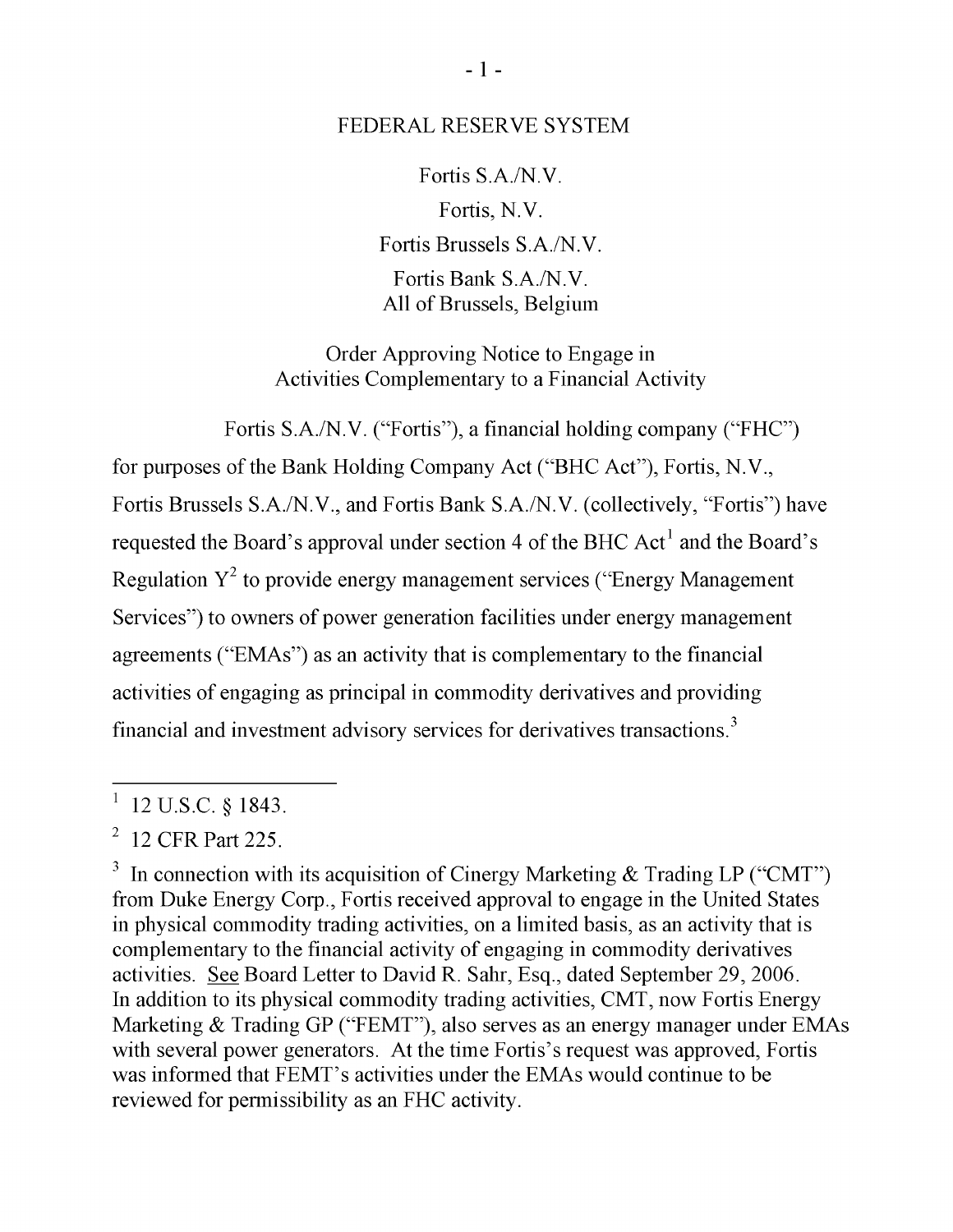Background

Regulation Y permits bank holding companies ("BHCs") (i) to act as principal in derivative contracts based on financial and nonfinancial assets ("Commodity Derivatives Activities") and (ii) to provide information, statistical forecasting, and advice with respect to any transaction in foreign exchange, and similar transactions; commodities; and any forward contract, option, future, option on a future, and similar instruments ("Derivatives Advisory Services").<sup>4</sup>  $\sim$ agement Services combine many of these permissible mancial activities and other activities that the Board has not previously determined to be permissible for a BHC. Energy Management Services generally entail acting as a financial intermediary for a power plant owner to facilitate transactions relating to the acquisition of fuel and the sale of power by the power plant owner and providing advice to assist the owner in developing its risk-management plan.

 $\text{Th}_s \text{ DHC}$  A at ag amagement The BHC Act, as amended by the Gramm-Leach-Bliley Act (the "GLB Act"), permits BHCs that qualify as FHCs to engage in an expanded set of activities that are defined by statute to be financial in nature,<sup>5</sup> as well as any additional activity that the Board determines, in consultation with the Secretary of the Treasury, to be financial in nature or incidental to a financial activity.<sup>6</sup>

 $\overline{\text{TL}}$  and  $\overline{\text{DL}}$  and  $\overline{\text{DL}}$  and  $\overline{\text{DL}}$  and  $\overline{\text{DL}}$ the Bric Act also permits rifics to engage in any activity that Board determines is complementary to a financial activity and does not pose a Derivatives Activities and Derivatives Advisory Services were

determined to be closely related to banking before that date and,  $5.28(b)(8)$  and  $(b)(6)$ .

<sup>&</sup>lt;sup>5</sup> 12 U.S.C. § 1843(k)(4). This set of financial activities includes any activity that the Board had determined to be closely related to banking, by regulation or order, prior to November 12, 1999. Commodity Derivatives Activities and Derivatives  $\frac{1}{2}$  and  $\frac{1}{2}$   $\frac{1}{2}$ . Commodity Derivatives Activities and De date and, accordingly, providing those services are financial activities for purposes of the BHC Act. 12 U.S.C.  $\S$  1843(k)(4)(F).

 $6$  12 U.S.C.  $$1843(k)(1)(A)$ .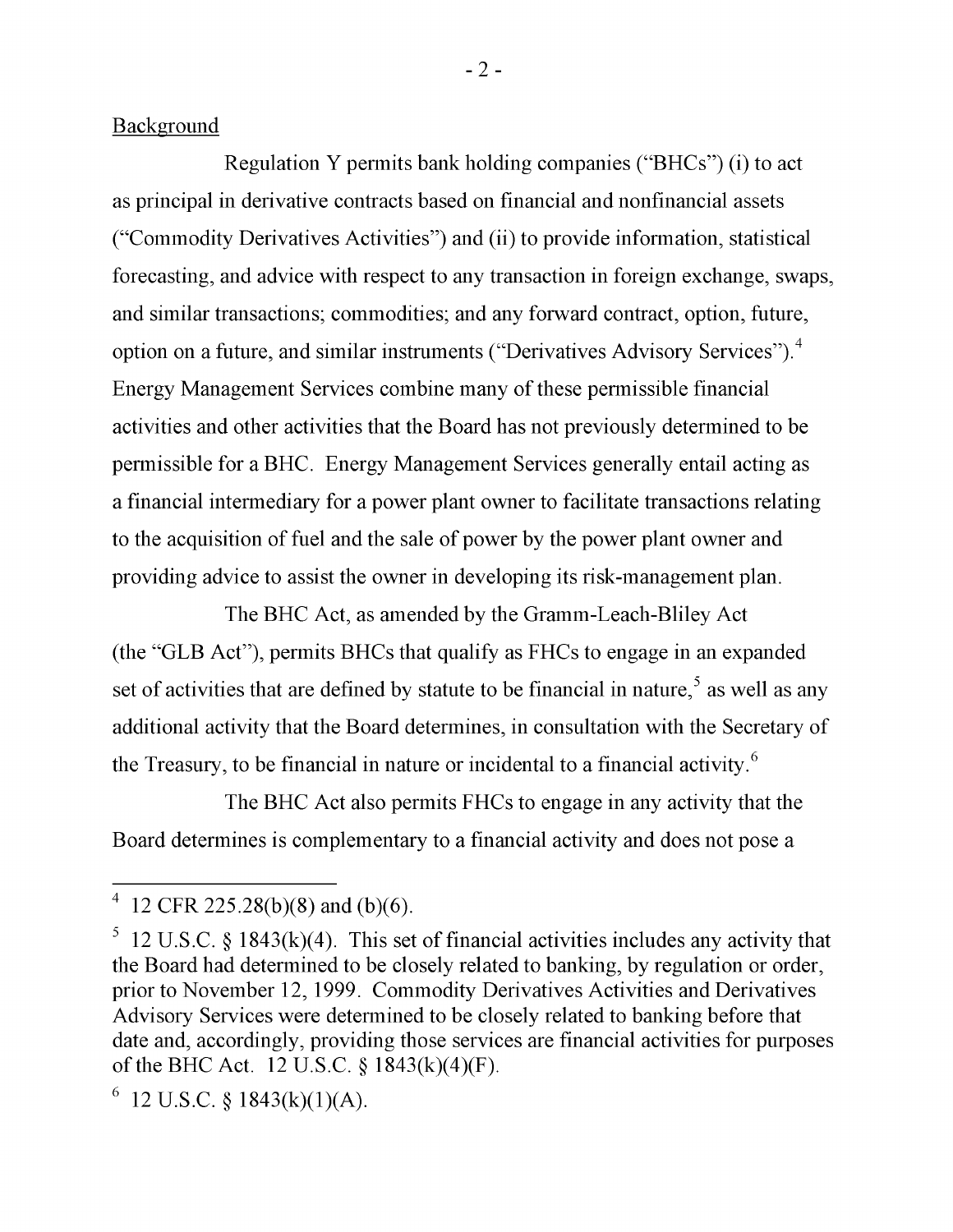substantial risk to the safety or soundness of depository institutions or the financial system generally. $\prime$  The Congress intended that the Board use this complementar authority to allow  $FHCs$  to engage, on a limited hasis, in activity authority to allow FHCs to engage, on a limited basis, in activities that, although not necessarily financial in nature, are so meaningfully connected to financial activities that they complement those activities. In this way, FHCs would not be disadvantaged by market developments if commercial activities evolve into financial activities or competitors find innovative ways to combine financial and nonfinancial activities. The BHC Act provides the Board with exclusive authority to determine that an activity is complementary to a financial activity.

The BHC Act further provides that any FHC seeking to engage in a complementary activity must obtain the Board's prior approval. In reviewing such a proposal, the BHC Act requires the Board to consider whether performance of the activity by the FHC can reasonably be expected to produce public benefits that ssible adverse effects. Ine Board has approved physical commodity trading ("Physical Commodity Trading") for Fortis and other FHCs, on a limited  $t_{\text{rel}}$  commodity Trading") for Fortis and other FHCs, on a limited ctivity that is complementary to the financial activity of engaging in Commodity Derivatives Activities.<sup>9</sup>

 $E(x) = 4$ ,  $E(x) = 1$ ,  $E(x) = 4$ ,  $E(x) = 4$ Forus currently engages in Commodity Derivatives. Derivatives Advisory Services (as noted, both financial activities) in the Elizabeth T. Davy, Esq., dated April 13, 2006

 $-3-$ 

 $\overline{\mathcal{C}(10424)}$  $S$  1045(K)(1)(D).

 $8$  12 U.S.C. § 1843(j)(2)(A).

Board Letters to Gregory A. Baer, Esq., dated April 24, 2007 (Bank of America 9 Corp.); Paul E. Glotzer, Esq., dated March 27, 2007 (Credit Suisse Group); and Elizabeth T. Davy, Esq., dated April 13, 2006 (Wachovia Corporation); and Société Générale, 92 Federal Reserve Bulletin C113 (2006); Deutsche Bank AG, 92 Federal Reserve Bulletin C54 (2006); JPMorgan Chase & Co., 92 Federal  $52$  Federal Neselve Bulletin C54 (2000), <u>JF Worgan Chase & Co.</u>, Reserve Bunetin C<sub>27</sub> (2000), <u>Barcial's Bailt FLC</u>, 90 Federal Reserve B<br> $544(2004)$ , LEDS A.G. 00 F. 1, 1 B. L. B. 11, C. 245 (2004), L. 1 GU 89 Federal Reserve Bulletin 508 (2003).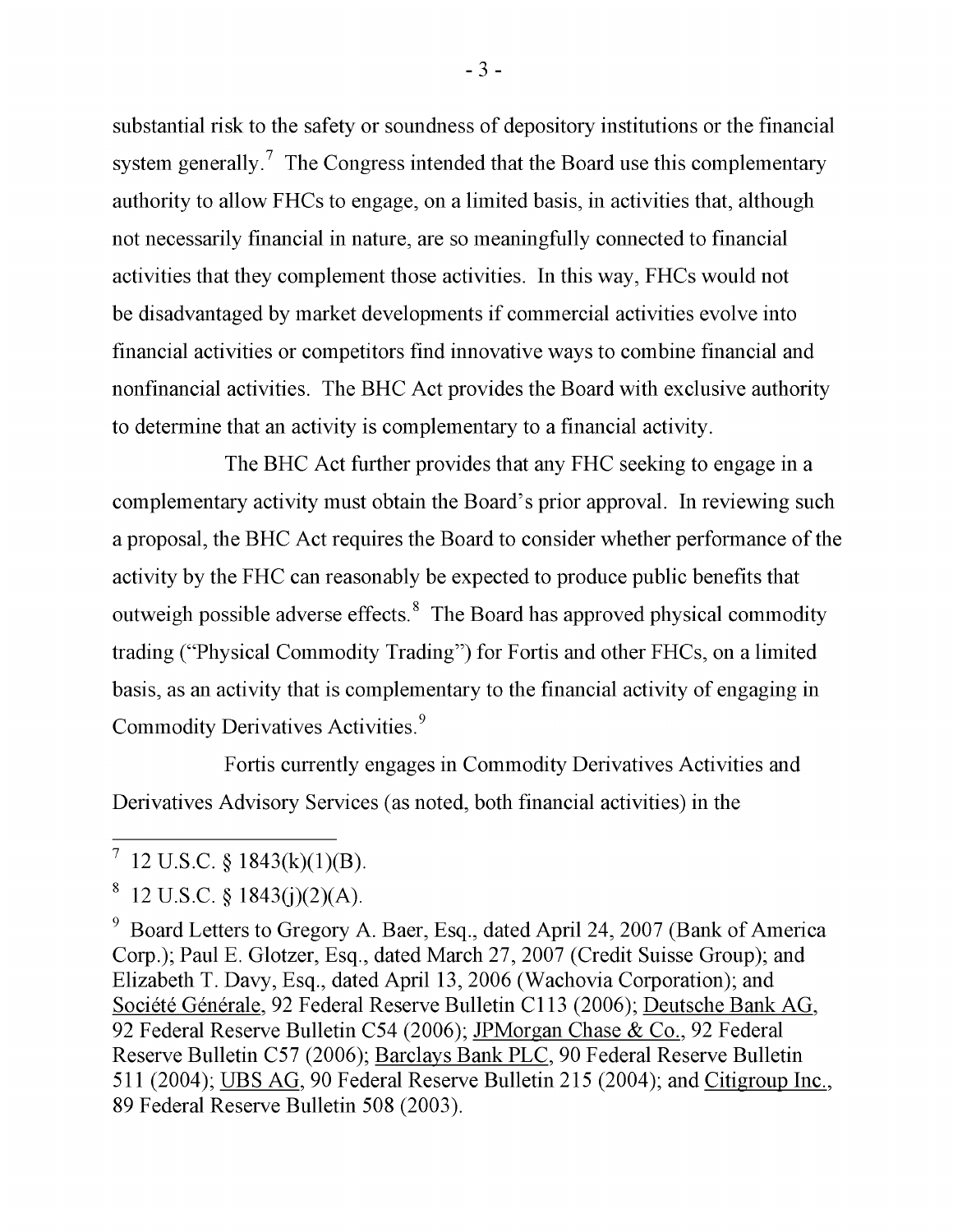United States and has requested approval to provide Energy Management Services as an activity that is complementary to those activities.

## Fortis's Energy Management Services

Under FEMT's current EMAs, FEMT, as energy manager, assists power plant owners by providing transactional and advisory services. The transactional services consist primarily of FEMT acting as a financial intermediary, substituting its credit and liquidity for those of the owner to facilitate the owner's purchase of fuel and sale of power. FEMT's advisory services include providing market information to assist the owner in developing and refining a risk-management plan for the plant.

FEMT provides services under an EMA within a strategic framework established by the owner. The owner, in consultation with FEMT, establishes an energy-management plan and risk-management policy to govern how the generation facility should be operated. The energy-management plan sets out the amount of power the plant should generate and determines how the plant will meet its reliability obligations to the power transmission grid. The plant owner must approve all commodity contracts, including all contracts for the purchase of fuel or the sale of electricity. In some cases, authority to enter into power or fuel contracts may be delegated to FEMT if the contracts satisfy specific criteria established by the owner; other contracts must be approved by the owner. The owner also maintains the right, subject to FEMT's right of first refusal, to market and sell power directly to third parties. The owner ultimately retains all decisionmaking authority, including decisions relating to the facility's generation output and, in particular, whether the facility should be shut down for any period of time.

An EMA's compensation structure reflects this allocation of responsibilities. When the facility is in operation, FEMT is typically compensated on a monthly basis at the greater of a monthly fixed fee or a stated percentage of

 $-4-$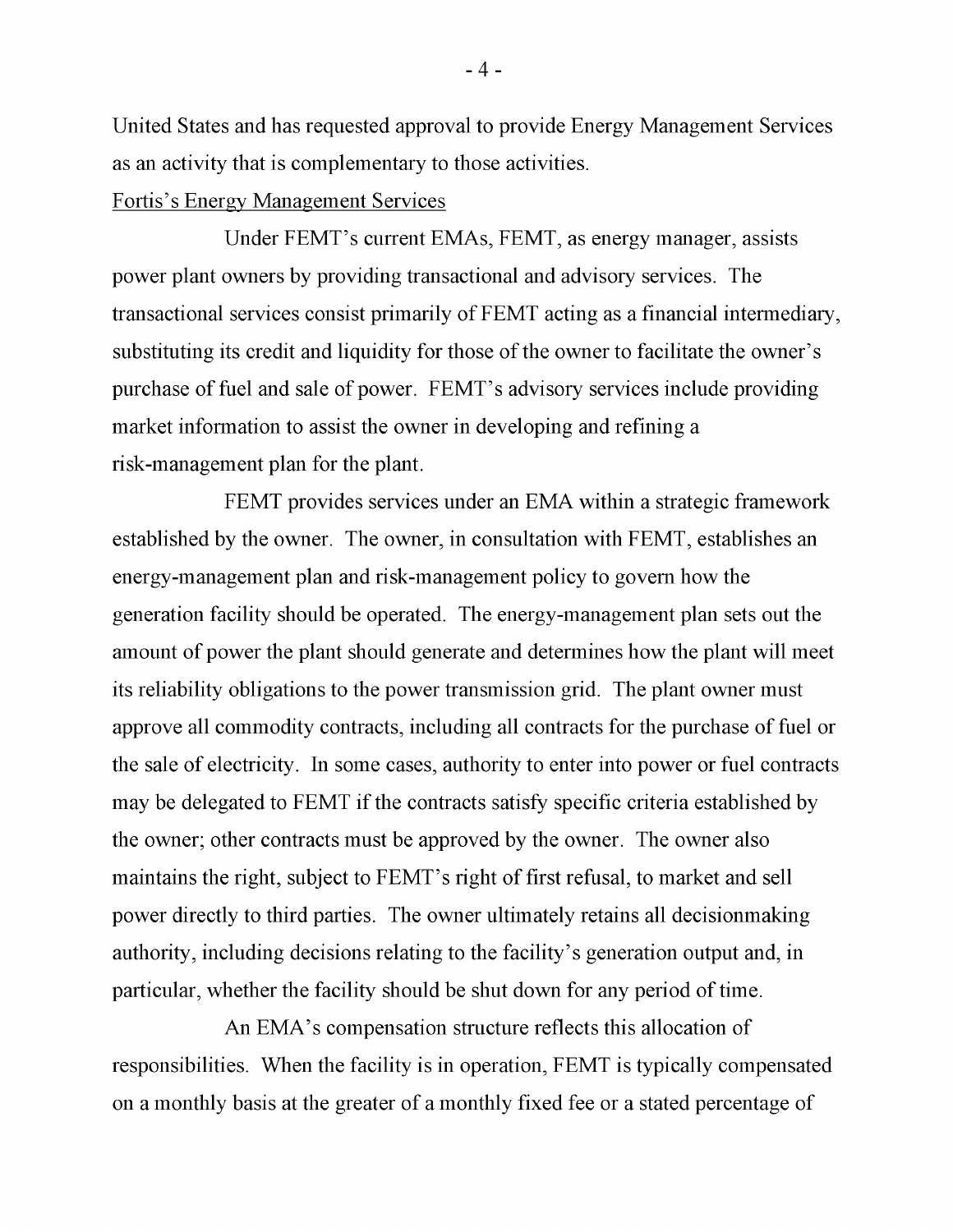the spread between delivered fuel prices and the realized power revenues (adjusted to reflect certain fees and costs). When the facility is not in operation, FEMT is not responsible for the fixed costs of the facility and is not entitled to revenues or other compensation, apart from the monthly fees.

FEMT does not provide day-to-day operational services to the facility. Those tasks are generally performed by the owner or by an operator who is hired directly by the owner and is not affiliated with FEMT. The operator manages and maintains the facility on a daily basis, which typically includes providing labor and support services. The operator provides FEMT with information on the operating status of the facility, maintenance issues that might affect the availability of the facility to generate power, and scheduled outage and maintenance periods.

FEMT may buy fuel for the facility from third parties and enter into a mirror transaction for the fuel with the owner. The owner may then sell the power generated by the facility to FEMT, and FEMT generally resells the power in the market. In these circumstances, FEMT would be acting as the financial intermediary for the owner, providing credit and liquidity support, including posting any required collateral for transactions. Because FEMT substitutes its name and credit rating for the owner's, the terms of the transactions are generally more favorable than the owner could negotiate on its own.

In addition, FEMT assumes responsibility for administrative tasks related to the fuel and power transactions so that the owner does not have to maintain an administrative infrastructure to support its transactions with third parties. These services include arranging for third parties to provide fuel transportation or power transmission services, scheduling those services, and resolving any resulting imbalances; ensuring that fuel deliveries and power sales are properly coordinated; negotiating contracts with and monitoring the credit support and collateral requirements of the owner's counterparties; assisting in

 $-5-$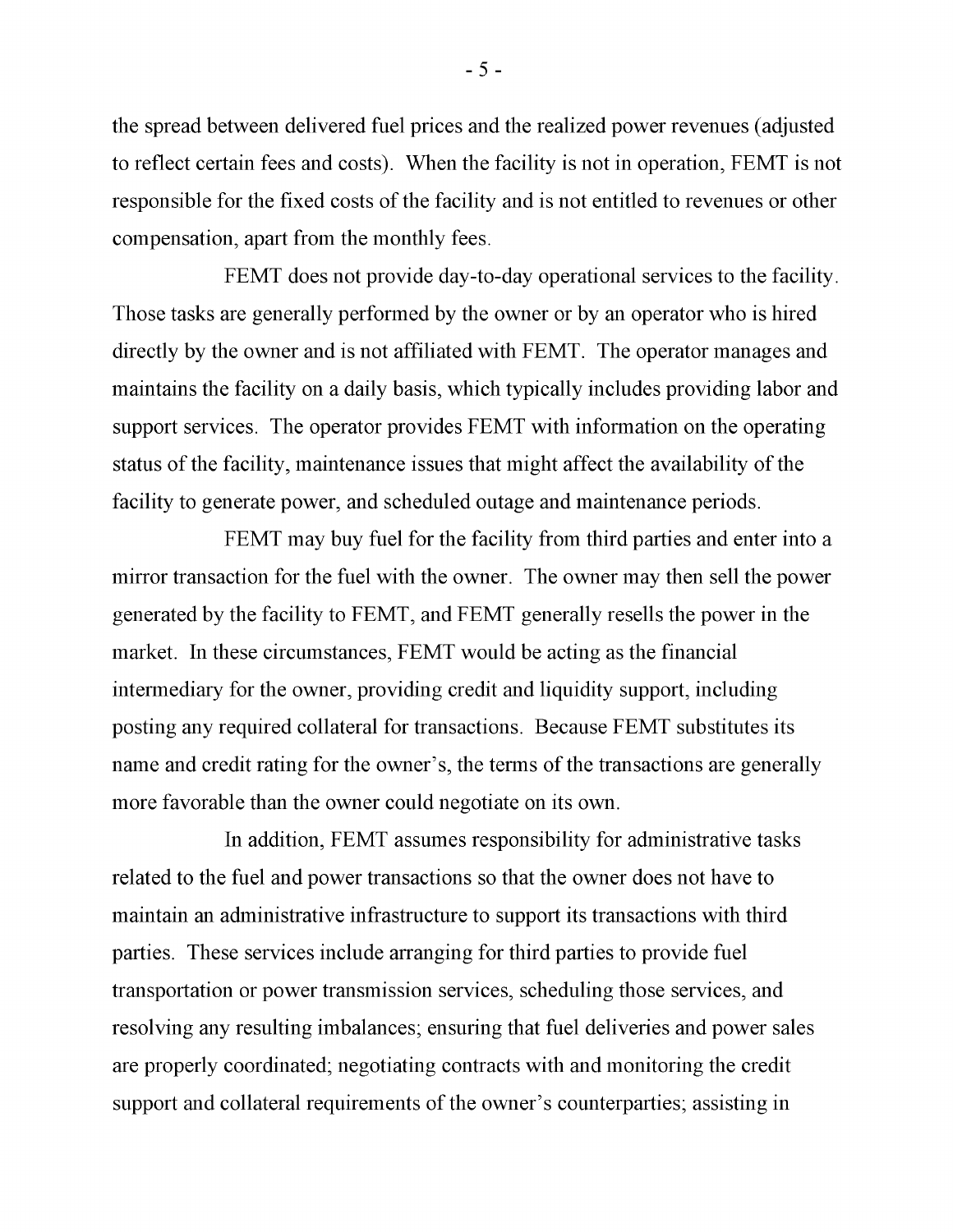complying with power tariffs; and paying fuel suppliers. FEMT also may enter into transactions with third parties as necessary to ensure that the owner meets its power generation obligations to the power grid in accordance with the energy-management plan.

FEMT may also provide risk-management and hedging services to the owner in connection with both the purchase of fuel and the sale of power. These transactions may be entered into with third parties back to back (with FEMT in the middle) or may be direct hedging transactions between the owner and FEMT in which FEMT retains the risk that the owner is hedging. In the first type of transaction, the owner would inform FEMT of its intention to hedge the price of fuel or power for a specified term, and FEMT would then solicit bids or offers. After reviewing the competing bids or offers, the owner would make a selection and direct FEMT to enter into the transaction with that counterparty. FEMT and the owner then would enter into a mirror transaction so that FEMT would not retain any risk exposure on the overall transaction. In the second type of transaction, FEMT would submit the offer for a hedging transaction to the owner, who can accept or reject the offer. If the owner accepts the proposal, FEMT may enter into the transaction directly with the owner. All these transactions would be governed by International Swaps and Derivatives Association master agreements between the owner and FEMT. The owner may also enter into hedging transactions directly with a third party without FEMT's involvement.

FEMT generally provides two types of market-information services to the owner. First, FEMT provides market and risk information to assist the owner in developing its risk-management plan and strategy. Because FEMT is a direct market participant, it has access to information that may help the owner refine its risk-management strategies. Second, FEMT provides the owner with day-to-day market information that the owner, in consultation with the operator of the power

 $-6-$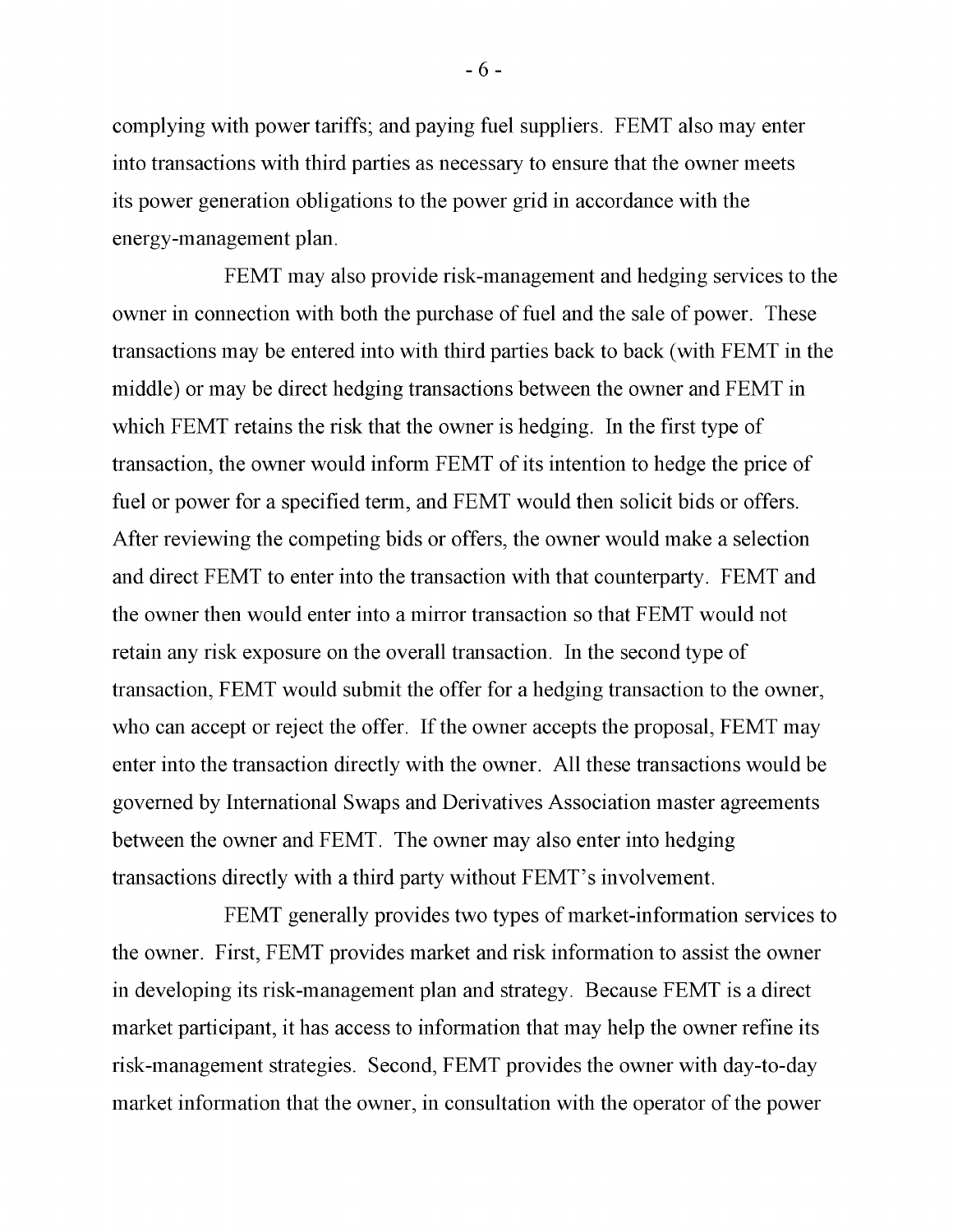facility, uses to determine its short-term dispatch guidelines (i.e., the amount of power the facility should generate to meet its contractual requirements and reliability obligations).

## Energy Management as a Complementary Activity

For the reasons set forth below, the Board believes that Energy Management Services are complementary, within the meaning of the GLB Act, to the financial activities of Commodity Derivatives Activities and Derivatives Advisory Services. Energy Management Services would add to these financial activities a number of agency and administrative services that would facilitate providing Commodity Derivatives Activities and Derivatives Advisory Services on behalf of the plant owner. This combination of services would complement and enhance Fortis's Commodity Derivatives Activities and Derivatives Advisory Services by allowing Fortis to offer power plant owners an integrated approach to managing the commodity-related aspects of their business. Many owners need assistance in devising energy-management strategies and a market participant that can substitute its credit and liquidity for the owner's to facilitate transactions, and they would prefer to receive those services from a single source. Fortis also would gain additional information about energy markets in the course of providing Energy Management Services that would improve Fortis's ability to manage its own commodity risks and to advise its clients on their commodity-related activities.

A number of non-BHC participants in the energy trading markets, including diversified financial services companies, offer Energy Management Services to clients in connection with their commodity derivatives business. These companies can, and regularly do, provide Energy Management Services to owners. Permitting FHCs to provide these services in connection with their commodity derivatives business and commodity trading activities, therefore, would enable

 $-7-$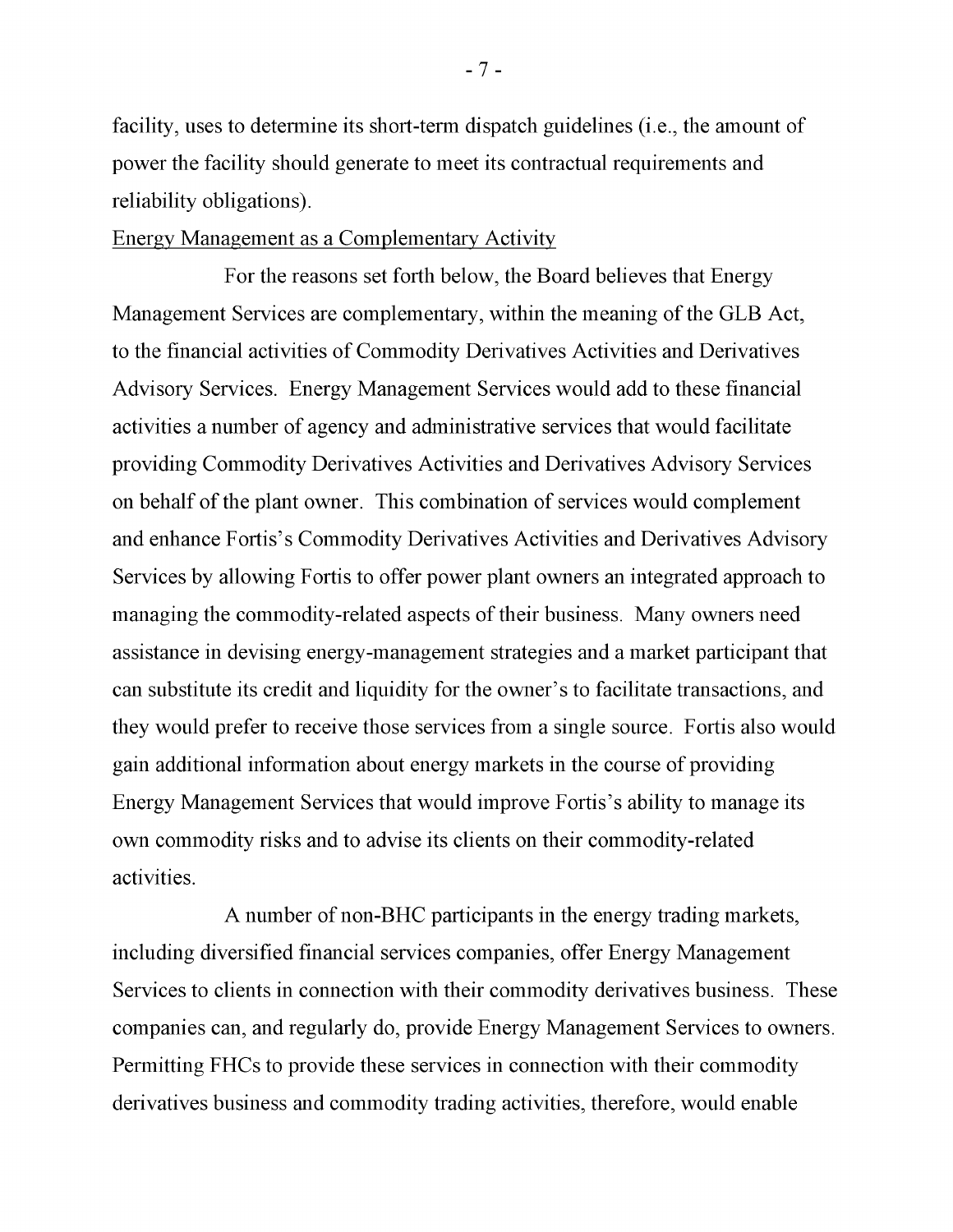FHCs to offer the same integrated services that are provided by a number of their competitors.

Based on the foregoing and all other facts of record, the Board concludes that Fortis's Energy Management Services complement its Commodity Derivatives Activities and Derivatives Advisory Services. Risks and Public Benefits of Energy Management Services

As noted above, to authorize Fortis to provide Energy Management Services as a complementary activity under the GLB Act, the Board must determine that the activities do not pose a substantial risk to the safety or soundness of depository institutions or the financial system generally. In addition, the Board must determine that the performance of Energy Management Services by Fortis "can reasonably be expected to produce benefits to the public, such as greater convenience, increased competition, or gains in efficiency, that outweigh possible adverse effects, such as undue concentration of resources, decreased or unfair competition, conflicts of interests, or unsound banking practices."<sup>10</sup> Moreover, the Board previously has stated that complementary activities should be limited in size and scope relative to an FHC's financial activities.<sup>11</sup>

Revenues attributable to FEMT's Energy Management Services have  $11.$  See 68493, 68493, 68493, 68493, 68497 (Dec. 9, 2003); see also  $\frac{1}{2}$ been small relative to Fortis's total revenues on a consolidated basis. To limit the nd safety and soundness risks of Energy Management Services which server and soundhost risks of Energy management services, i ordinational has committed that the revenues attributable to FEMT's Energy Management

<sup>&</sup>lt;sup>10</sup> 12 U.S.C. § 1843(j)(2)(A).

 $11$  See 68 Federal Register 68493, 68497 (Dec. 9, 2003); see also 145 Cong. Rec. H11529 (daily ed. Nov. 4, 1999) (Statement of Chairman Leach) ("It is expected that complementary activities would not be significant relative to the overall financial activities of the organization.").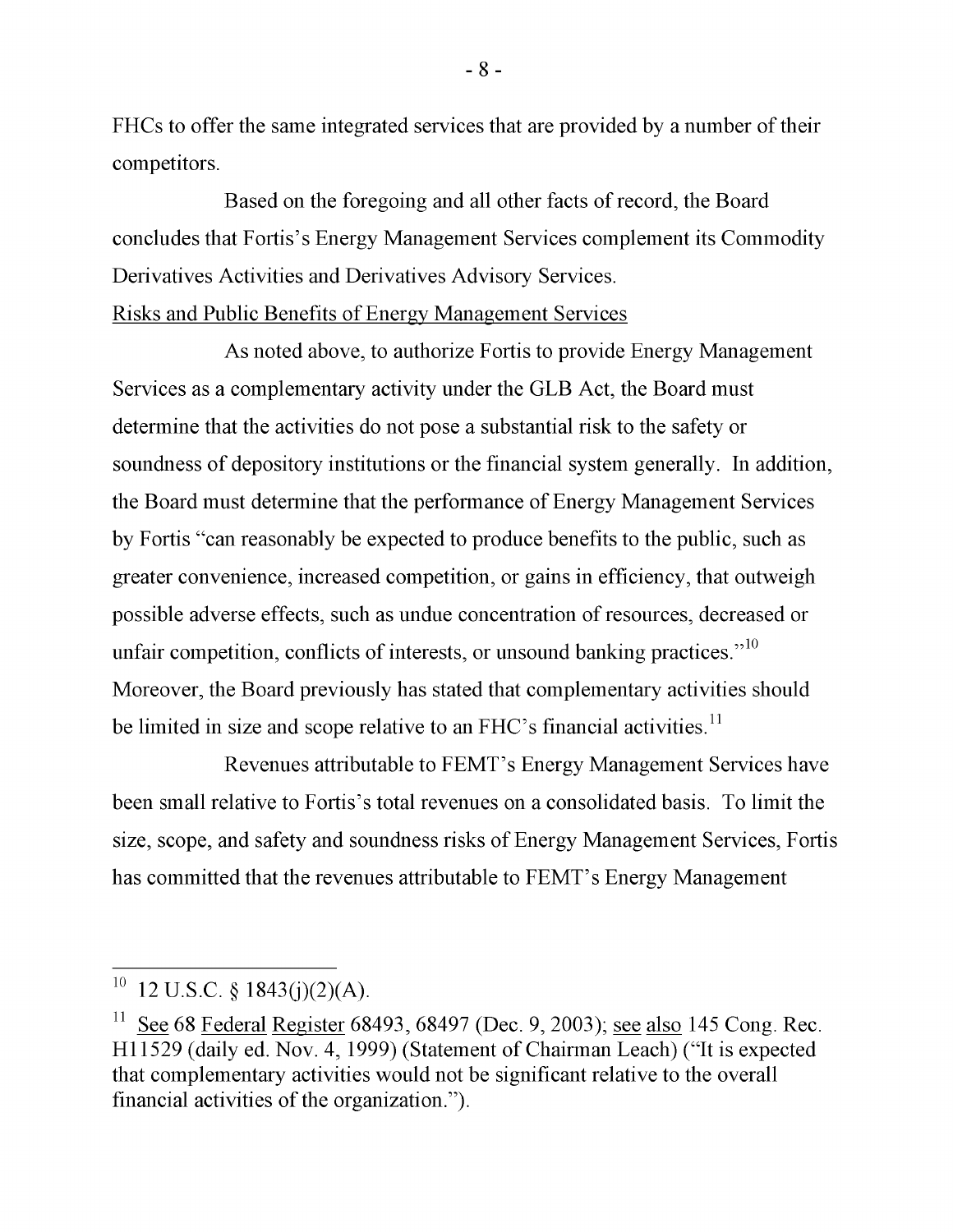Services will not exceed 5 percent of Fortis's total consolidated operating revenues.<sup>12</sup>

and all non-interest revenue, including net securities gains but excluding extra Fortis's a  $\frac{1}{10}$  and that limit the responsibilities and potential liabilities Fortis to several conditions that limit the responsibilities and potential liabilities Fortis may assume under an EMA. Specifically, Fortis may only act as energy manager if the relevant EMA provides that:

- The owner retains the right to market and sell power directly to third parties, which may be subject to the energy manager's right of first refusal;
- The owner retains the right to determine the level at which the facility will operate (i.e., to dictate the power output of the facility at any given time);
- Neither the energy manager nor its affiliates guarantee the financial performance of the facility; and
- Neither the energy manager nor its affiliates bear any risk of loss if the facility is not profitable.

Permitting Fortis to engage in Energy Management Services in the limited amounts and situations described above would not appear to pose a substantial risk to Fortis, depository institutions, or the U.S. financial system generally. As an energy manager, Fortis would enter into the same type of commodity derivatives transactions that it is permitted to enter into currently, only it would enter into these transactions to facilitate the business strategies of a third-party owner. Through its existing authority to engage in Commodity Derivatives Activities, Fortis already may incur the price risk of commodities. Allowing Fortis to expand its activities to enter into back-to-back commodity transactions in connection with advice given as part of its Energy Management

<sup>&</sup>lt;sup>12</sup> Total operating revenues are defined as net interest income and all non-interest revenue, including net securities gains but excluding extraordinary items.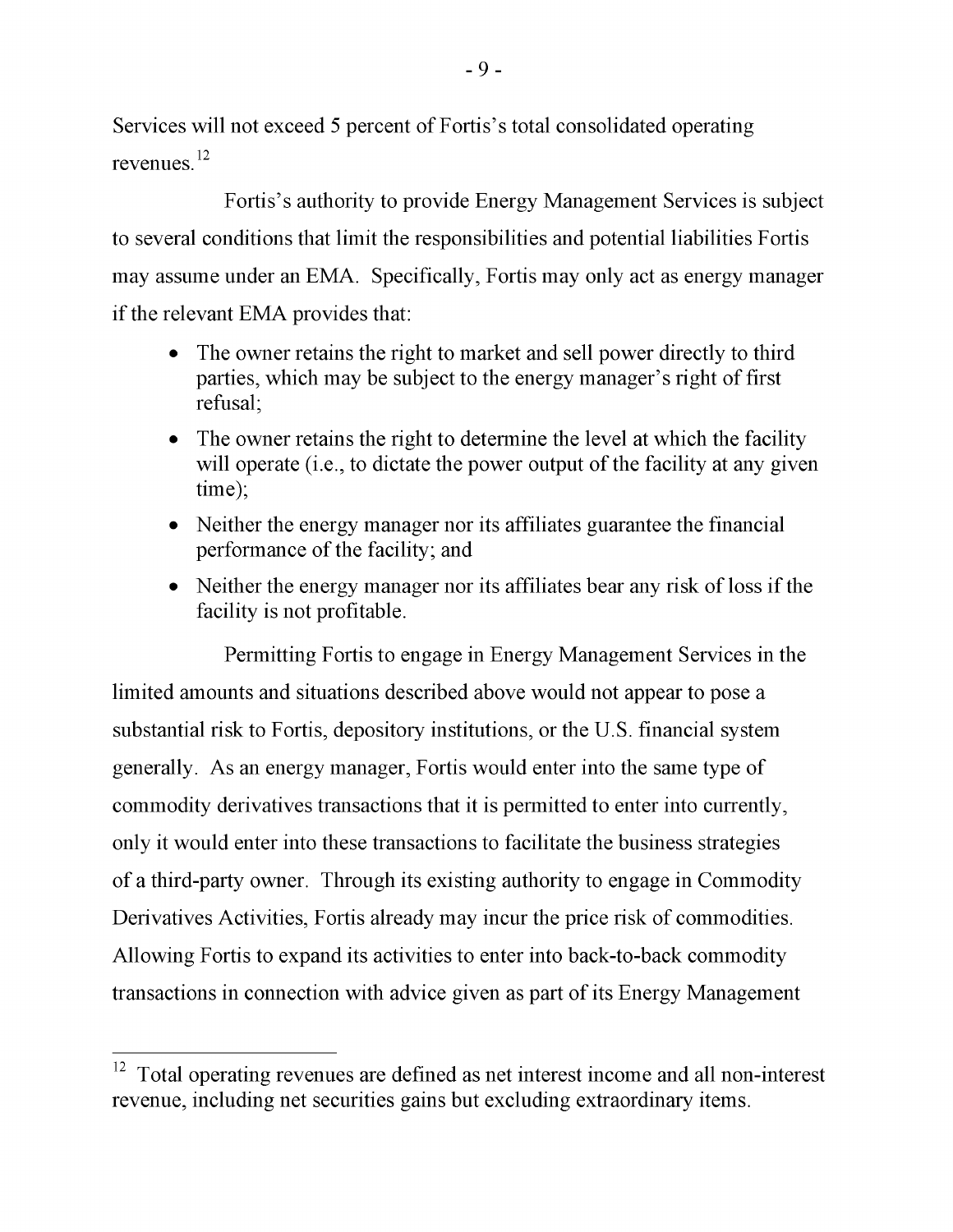Services would not appear to increase its potential exposure to commodity price risk but only to counterparty risk. Granting Fortis the authority to act as an energy manager also would not expand its ability to engage in Physical Commodity Trading beyond what has been authorized by the Board. The potential safety and soundness risks of entering into these transactions are already mitigated by the limits imposed on Fortis's Commodity Derivatives Activities and Physical Commodity Trading by regulation and order.<sup>13</sup>

 $\mathbf{F}_{\mathbf{u}}$  is did to the  $\mathbf{F}_{\mathbf{u}}$  the restrictions of the restrictions in  $\mathbf{u}$  and the restrictions in  $\mathbf{u}$ In addition, Forth would remain subject to the securities, commodities, and energy laws and to the rules and regulations (including the holds as a result of these activities will not exceed  $\sim$  percent of its consolidated  $\sim$ and-fraud and and-manipulation rules and regulations) of the Commodity Fut Trading Commission and the Federal Energy Regulatory Commission generally  $\frac{1}{2}$  and  $\frac{1}{2}$  and  $\frac{1}{2}$  and  $\frac{1}{2}$  and  $\frac{1}{2}$  subject to the securities,  $\frac{1}{2}$  and  $\frac{1}{2}$  and  $\frac{1}{2}$  and  $\frac{1}{2}$  and  $\frac{1}{2}$  and  $\frac{1}{2}$  and  $\frac{1}{2}$  and  $\frac{1}{2}$  and  $\frac{1}{2}$  and  $\$ lly to the extent applicable to Fortis's Energy Management Services.

The advisory services Fortis would provide under the EMAs also The distribution and the Federal Energy Regulation and the Federal Energy Regulatory Commission generally commission generally commission generally commission generally commission generally commission generally commission would not expose it to significant additional risks. The added risk to Fortis from of a carries would principally be legal and reputational risks that would not expose it to significant and reputational risks that are generally present in any contractual relationship. Because Fortis would assume engibilities under an  $EMA$  it equiled be subject to claims for broach of  $\sigma$  specified and  $\sigma$  and  $\sigma$  and  $\sigma$  and  $\sigma$  subject to claims for breach of contract if it fails to perform its duties under the contract or does so in a negligent fashion (e.g., by providing bad advice).

The Board believes that Fortis has the managerial expertise and internal control framework to manage the risks of providing Energy Management Services. Fortis has shown it has the expertise and internal controls necessary to

<sup>&</sup>lt;sup>13</sup> The scope of Fortis's Commodity Derivatives Activities is limited by the restrictions in 12 CFR 225.28(b)(8)(ii) and its Physical Commodity Trading is limited by its commitment to the Board that the market value of commodities it holds as a result of these activities will not exceed 5 percent of its consolidated tier 1 capital and by several other commitments designed to address potential risks associated with the activities.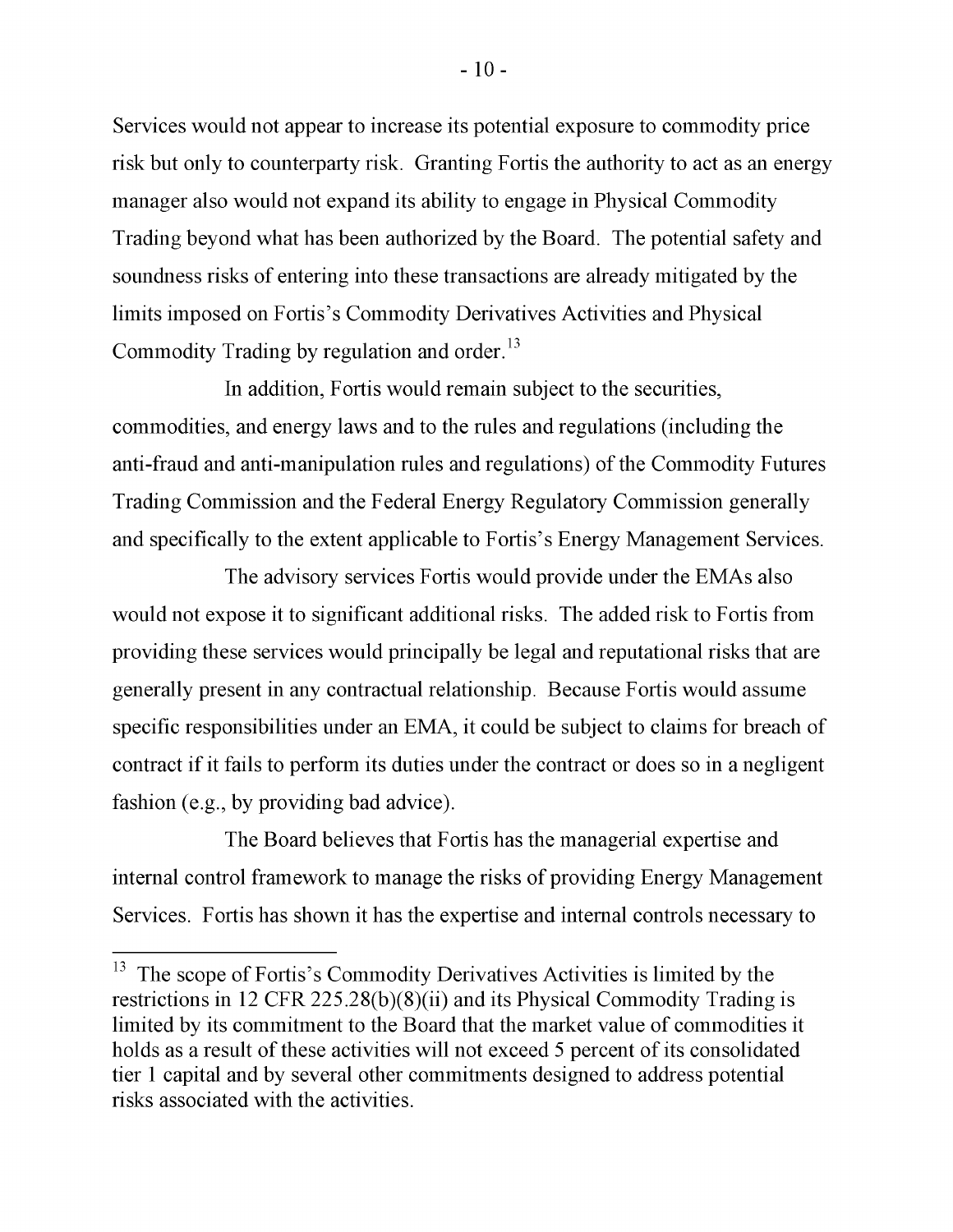effectively integrate the risk management of Energy Management Services into its overall risk-management framework.

As noted above, to approve this proposal, the Board must find that the public benefits from Fortis's performance of these services outweigh the potential adverse effects, such as undue concentration of resources, decreased or unfair competition, or conflicts of interests. Approval of the proposal would likely benefit Fortis's customers by enhancing its ability to provide efficiently a full range of commodity-related services consistent with existing market practice. Approval would likely enable Fortis to improve its understanding of physical commodity and commodity derivatives markets and its ability to serve as an effective competitor in those markets.

The Board has considered the market for Energy Management Services and the potential adverse effects arising from Fortis's provision of those services. Fortis's Energy Management Services should not result in an undue concentration of resources or other adverse effects on competition because the market for Energy Management Services is regional or national in scope. Any potential conflicts of interests associated with Fortis's Energy Management Services should be mitigated by the anti-tying provisions in section 106 of the Bank Holding Company Act Amendments of 1970.

For these reasons, and based on Fortis's policies and procedures for monitoring and controlling the risks of Energy Management Services, the Board concludes that consummation of the proposal does not pose a substantial risk to the safety or soundness of depository institutions or the financial system generally and can reasonably be expected to produce benefits to the public that outweigh any potential adverse effects.

 $-11-$